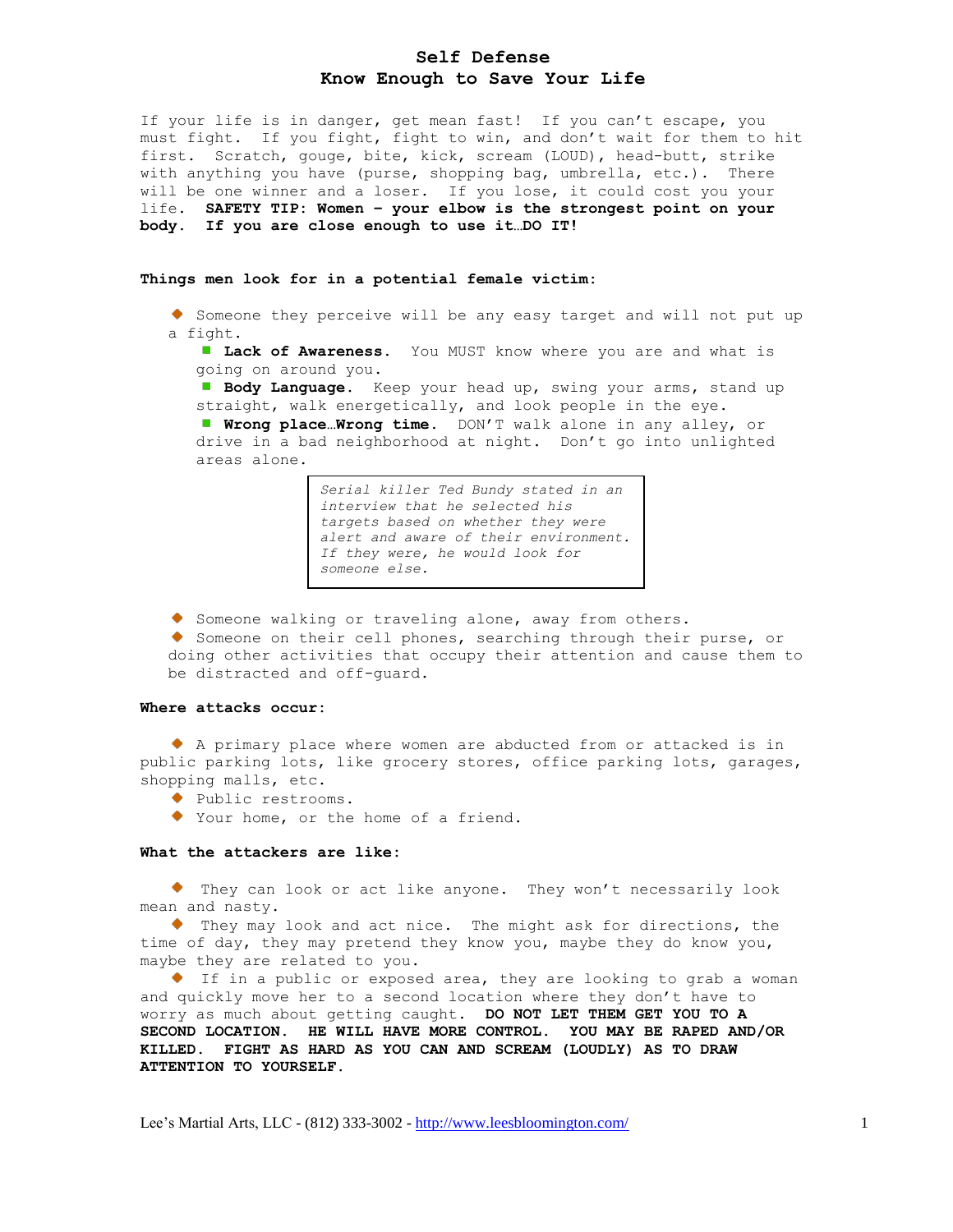Reportedly, many attackers who claim to have a weapon actually do not. Rape or abduction with a weapon can result in a much longer jail sentence.

 If you put up any kind of fight, they get discouraged. They don't want the noise or the hassle of dealing with someone who will fight back. **THEY WANT AN EASY TARGET – DON'T BE ONE!**

### **What can you do to improve the odds:**

The first step is to admit that it can happen to you. Remind yourself of this periodically when you are out shopping or walking. This awareness makes you more alert to potential danger.

Be aware of your surroundings. If you see any odd behavior, or if something just doesn't feel right, don't dismiss your instincts. If you sense something is wrong, stop where you are and evaluate your concerns. Don't continue deeper into the situation, stop and get out, look for other people. You might feel silly at the time, but you'll feel even worse if you walk straight into trouble.

Don't get in a vehicle, or go anywhere with them. If there must be a fight, make it happen right there and then. Getting into a fight is scary, and the tendency is to put it off and hope it won't happen, but if you go somewhere with them, you will end up in a location that is much more to their favor than where you started. **RESIST… Don't go along with them… RUN if you are able. DON'T EVER GIVE UP!**

#### **Use the weapons you have:**

 You have many weapons available and you can usually use more than one at a time. If you cannot use your hands, use another weapon – head, feet or your voice (yell strong, firm verbal commands).

- Scream, head-butt or bite.
- Block punches, grab, pinch, gouge, hit or scratch.
- Use your elbows. Your elbows are the strongest part on your body. If you are close enough to use it…DO IT!
- Use your knees. Knee them in the groin or stomach.
- Kick, stomp and most importantly...RUN, if possible!

# **Pointers about fighting:**

If a fight starts, fight as hard as you can. Don't just be defensive, take the initiative. Most people can't go ten rounds like a trained fighter, and most street fights probably don't last more than 30 seconds. Jump right in with all you've got – BE AGRESSIVE- Scream, scratch, hit, kick – FIGHT BACK!

Remember, "Eyes, Ears, Nose, Throat, Groin, Temple, Short Rib, Top of Foot." These are the vital spots or targets you should concentrate on as they are somewhat easy to damage and you can quickly disable or discourage an attacker with one good strike to the right spot. Strike hard, strike fast, strike more than once, and strike more than one target.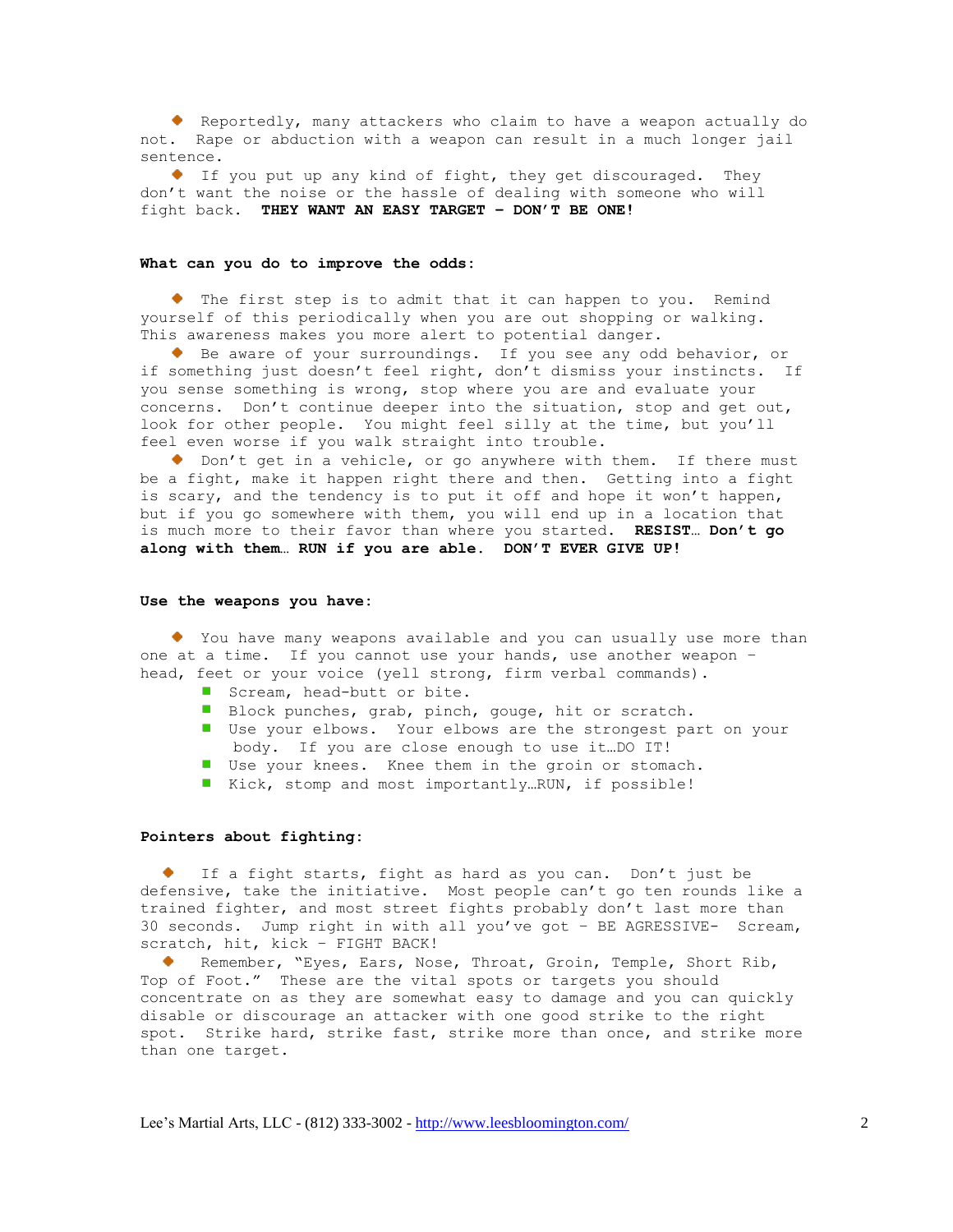

## **How to get out of threatening situations:**

 If someone is following near you or is with you in an elevator, look them in the eye and ask a question like what time is it, but do not flirt! If you observe them, you lose your appeal as a target because you can identify them later, if needed. Hit every button on the elevator and get off as soon as possible. Run to an area where there are people.

 If someone is coming toward you and you feel threatened, yell "Stop" or "Stay Back." Many attackers will leave you alone if they think you're going to cause a scene. Remember, they are looking for easy targets, not a confrontation.

 If someone grabs you from behind, pinch the attacker either under the arm, between the elbow and armpit, or in the upper-thigh area. Pinch hard, it is extremely painful. Strike the groin. Throw your head backwards into their nose. Stomp on their foot. Strike backwards with your elbow hard, hitting them in the ribs. Scream, scratch, bit, RUN!

 Make initial hits to the head area, then strike the groin. Anytime you can grab a finger or two, grab them and bend them back as far as possible and with as much force as you can. If can cause much pain and you can break their fingers.

 If an attacker grabs your clothing, try to slip out of it, then run to the nearest place where people are.

 If an attacker knocks you down, try to escape and run away. If he knocks you down, shift to your side and kick with one leg at the attackers knee or groin.